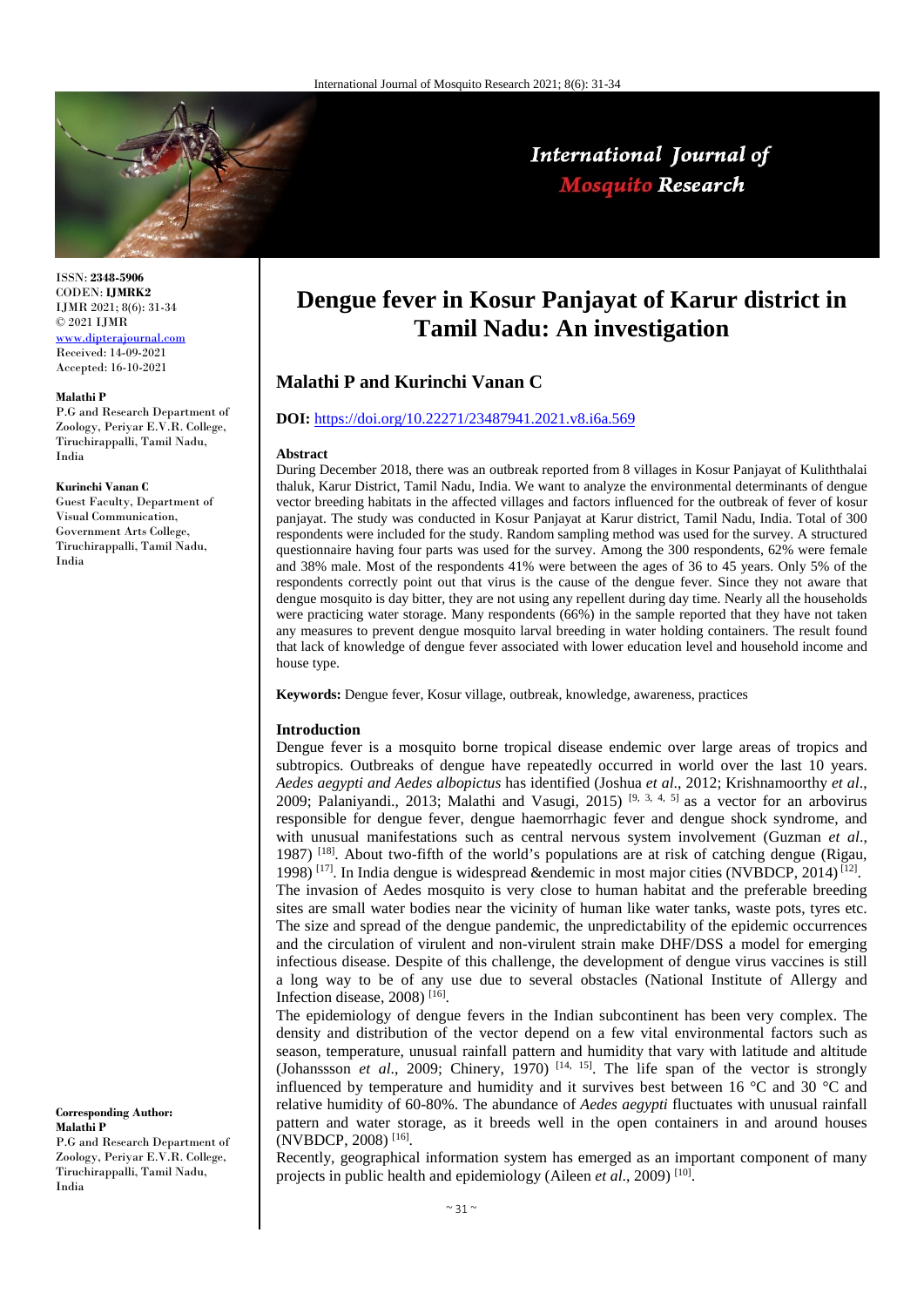According to WHO, 2012 general assembly confirmed dengue fever as a matter of international public health priority through a resolution to strengthen dengue control and research  $(WHO, 2000)$ <sup>[11]</sup>. From 2010 till date, outbreak of dengue illness with severe clinical manifestations were reported from several districts of TN. In 2018 the outbreak of dengue in Thogaimalai taluk and Kulithalai taluk in Karur district triggered panic in the region.

#### **Objective of the study**

To analyze the environmental determinants of dengue vector breeding habitats in Kosur village.

To identify factors influenced for the outbreak of fever the study was mainly undertaken to assess the level of knowledge about dengue, its spread, symptoms and prevention among the population of Kosur Panjayat.

We are also keen to find out the level of awareness regarding the preventive measures against dengue fever.

#### **2. Materials and methods**

The study was conducted in Kosur Panjayat at Karur district,

Tamil Nadu, India. Total population of the village is 5,000 with 1000 households. Based on feasibility, assuming coverage of 10 households per day, taking 20 working days per month and 3 months for data collection, a total sample size of 600 households was targeted.

A structured questionnaire having following four parts was used for the survey:

- i) Socio demographic factors.
- ii) Knowledge, awareness and practices about the mode of spread of dengue and its prevention.
- iii) Observational checklist of house and its surroundings and calculation of vector indices (Breteau index, House index and Container index).
- iv) Survey of public places for breeding of Aedes mosquitoes.

Questionnaire was prepared in English and communicated to the households in their local language (Tamil).

#### **3. Results and Discussion**

| Characteristics                     | <b>Frequency</b> | Percentage      |  |  |  |
|-------------------------------------|------------------|-----------------|--|--|--|
| Gender                              |                  |                 |  |  |  |
| M                                   | 162              |                 |  |  |  |
| F                                   | 138              | 46              |  |  |  |
| Age (in Years)                      |                  |                 |  |  |  |
| $15 - 25$                           | 27               | 9               |  |  |  |
| $26 - 35$                           | 90               | 30              |  |  |  |
| 36-45                               | 123              | 41              |  |  |  |
| 46-55                               | 42               | 14              |  |  |  |
| 56 & above                          | 18               | 6               |  |  |  |
| <b>Education</b>                    |                  |                 |  |  |  |
| No Education                        | 84               | 28              |  |  |  |
| Primary                             | 105              | 35              |  |  |  |
| Secondary                           | 42               | 14              |  |  |  |
| Tertiary& above                     | 66               | 22              |  |  |  |
| Occupation                          |                  |                 |  |  |  |
| Coolie-Indoor-13 Outdoor-19 Both-11 | 129              | 43              |  |  |  |
| Farmer                              | 57               | 19              |  |  |  |
| Driver                              | $\overline{6}$   | $\overline{2}$  |  |  |  |
| Students                            | 69               | $\overline{23}$ |  |  |  |
| Housewives                          | 27               | 9               |  |  |  |
| Unemployed                          | 12               | $\overline{4}$  |  |  |  |
| <b>Income</b>                       |                  |                 |  |  |  |
| Below 5000                          | 84               | 28              |  |  |  |
| 5000-10000                          | 183              | 61              |  |  |  |
| 10000-15000                         | 30               | 10              |  |  |  |
| 15000-20000                         | $\mathfrak{Z}$   | $\mathbf{1}$    |  |  |  |
| <b>Type of house</b>                |                  |                 |  |  |  |
| Hut                                 | 165              | 55              |  |  |  |
| Multistory                          | 72               | 24              |  |  |  |
| Roofed house                        | 57               | 19              |  |  |  |
| Tiled house                         | 6                | $\overline{2}$  |  |  |  |

**Table 1:** Demographic details of the study sample

A total of 300 respondents from 5 villages of Kosur panjayat in the study participated in this study. Table-I describes the demographic characteristics of the study population. Among the 300 respondents, 62% were female and 38% male. Most of the respondents 41% were between the ages of 36 to 45 years. The most common occupations among the respondents were Coolie (43%), among them, 13% were working indoors

and 19% were working outdoors. 11% reported that they worked both indoors and outdoors. Majority of 35% had primary education level only. The most common category were under monthly household income of 5000-10000 (61%). More than fifty percent (55%) of the respondents lived in hut (Table 1).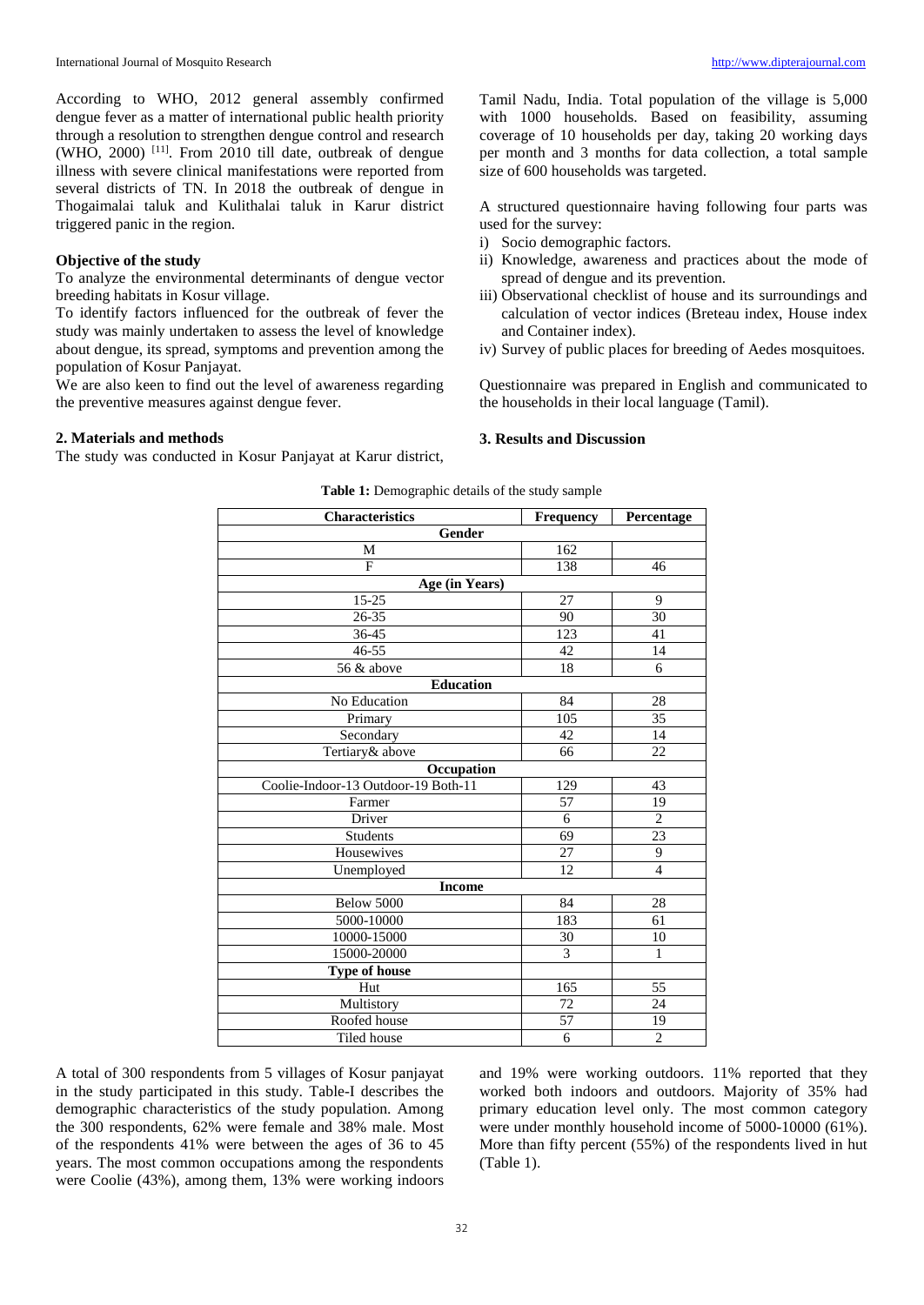| <b>Table 2:</b> Knowledge and awareness of the study sample |  |  |
|-------------------------------------------------------------|--|--|
|-------------------------------------------------------------|--|--|

| <b>Knowledge/Awareness</b>               | <b>Frequency</b> | Percentage |  |  |
|------------------------------------------|------------------|------------|--|--|
| <b>Causes of the disease</b>             |                  |            |  |  |
| Virus                                    | 15               | 5          |  |  |
| Bacteria                                 | 30               | 10         |  |  |
| Don't know                               | 255              | 85         |  |  |
| <b>Transmission of dengue</b>            |                  |            |  |  |
| Mosquito bite                            | 93               | 31         |  |  |
| Environmental pollution                  | 87               | 29         |  |  |
| Water contamination                      | 75               | 25         |  |  |
| Don't know                               | 45               | 15         |  |  |
| <b>Source of breeding</b>                |                  |            |  |  |
| Water storage containers                 | 60               | 20         |  |  |
| Drainage water                           | 81               | 27         |  |  |
| Around the garbage                       | 12               | 4          |  |  |
| Inside the bushes                        | 87               | 29         |  |  |
| Don't know                               | 60               | 20         |  |  |
| Dengue can be prevented by means of      |                  |            |  |  |
| By using Insecticides (killing mosquito) | 102              | 34         |  |  |
| By taking medical care                   | 129              | 43         |  |  |
| Prevent mosquito breeding                | 69               | 23         |  |  |

It could be inferred from this investigation that the level of knowledge and awareness about dengue among the study population was very less. Only 5% of the respondents correctly pointed out that virus is the cause of the dengue fever. Only 31% of the respondents has the knowledge of the transmission of dengue fever is by mosquito bites, and majority of 80% correctly pointed out the various sources of breeding. Only 23% correctly pointed out that preventing mosquitoes from breeding as an effective preventive measure for dengue (Table 2).

**Table 3:** Practices followed by the respondents

| <b>Practices</b>                                             |                | <b>Frequency Percentage</b> |  |  |
|--------------------------------------------------------------|----------------|-----------------------------|--|--|
| Type of containers used to store water                       |                |                             |  |  |
| Plastic                                                      | 75             | 25                          |  |  |
| Cement                                                       | 168            | 56                          |  |  |
| Metal                                                        | 57             | 19                          |  |  |
| Measures adopting to prevent dengue mosquito larval breeding |                |                             |  |  |
| in water holding                                             |                |                             |  |  |
| Tightly cover containers                                     | 18             | 6                           |  |  |
| Cleaning frequently by scrubbing                             | 36             | 12                          |  |  |
| Emptying / Keeping dry one day                               | 48             | 16                          |  |  |
| No measures taken                                            | 198            | 66                          |  |  |
| <b>Frequency of cleaning</b>                                 |                |                             |  |  |
| Once in two days                                             | 87             | 29                          |  |  |
| $3-4$ days                                                   | 78             | 26                          |  |  |
| More than 5 days                                             | 135            | 45                          |  |  |
| Use of mosquito repellent                                    |                |                             |  |  |
| Mosquito Coil                                                | 79             | 26                          |  |  |
| Spray                                                        | $\theta$       | $\theta$                    |  |  |
| Cream                                                        | $\overline{0}$ | $\boldsymbol{0}$            |  |  |
| Electronic hit                                               | 6              | $\overline{c}$              |  |  |
| Natural fogging (Using neem stick)                           | 162            | 54                          |  |  |
| Mosquito net screens in window                               | 21             | 7                           |  |  |
| Not taking any repellent                                     | 32             | 11                          |  |  |

From the sample nearly all the households having the practice of water storage for their daily uses. Most of the (56%) of the people store water in the cement tank 25% were in plastic container and (19%) were using metal container. Many respondents (66%) among the sample reported that, they have not taken any measures to prevent dengue mosquito larval

breeding in water holding containers like frequency of cleaning etc. But 45% of the people not having the knowledge that, the frequency of cleaning the water holding containers can minimize the mosquito breeding, and they do it once in 5 days (Table 3).

As the survey conducted in rural area they have not adopted any mosquito repellent like cream and sprays which most are frequently using in urban areas. Because of not having the awareness that, dengue vector is a day bitter, most of 54% of them still following the traditional raw neem stick fogging, 26% using mosquito coil in night times. Not even a single person using spray and cream and a very minimum of 7% using mosquito net in their window screen. Out of theses 11% of the people was not taking any repellent. The reason for not adopting is, the consequences of mosquito bites are not serious among them, So they have not taken any preventive measures".



**Fig 1:** Known of Dengue related information

Major source of information about the disease was came from Media (65%) and through health personal (9%), followed by neighbour (9%), friends (8%) and relatives (9%) (Figure 1). In a developing country like India preventable disease such as dengue have the potential to cause the greatest mortality. It is believed to have more cases of dengue than any other country, and except for a slight dip in 2011 its incidence rate has grown steadily in recent years. From our study we came to result that there is no evidence exists on the awareness and practices of adult population regarding dengue fever. The number of dengue cases has been alarming this year and we are in a situation to make an impact and educate people that how we can work together to curb this disease. The total population of these affected villages was 5381. They were mainly farmers and labourers by occupation and some of them moved for work to dengue-endemic areas and visit their houses frequently. It was also evident that movement of villagers to dengue endemic areas had contributed to this outbreak, which was similar with the findings of other studies (Victor *et al*., 2002; Paramasivan *et al*., 2010) [1, 2] . The spread of dengue fever in the villages needed preventive actions. The health authority, along with local administration, took joint initiatives to increase awareness of dengue fever and its signs and symptoms and early referral of severe cases to hospital was conducted.

Small water containers such as plastic tea cup, water bottles, tyres, coconut shells, earthen pots, etc. were present in these villages, which favoured mosquito breeding. Vector-control measures were carried out, especially reduction of breeding sources by destroying unnecessary and discarded water containers.

During this study fairly less awareness of the community of